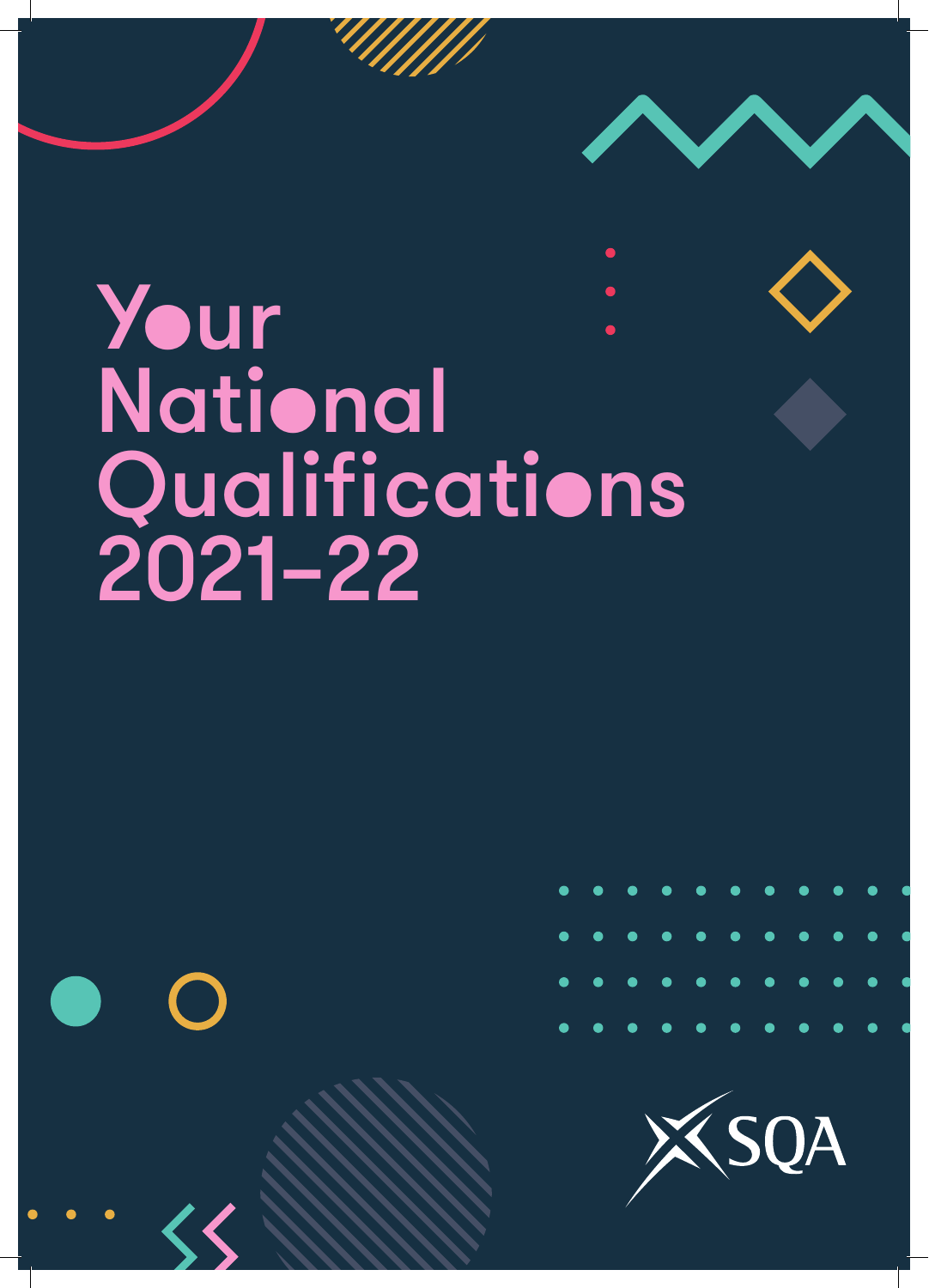# Your National Qualifications 2021–22

We know that the ongoing disruption to your education caused by COVID-19 has been worrying, and now there's also the thought of sitting national exams for the first time to add to the anxiety. But it's easier to cope with stressful events when you have information about what's happening. This booklet tells you what you need to do when completing your coursework. It also has useful information about how to prepare for National 5, Higher and Advanced Higher exams and what will happen if the exams are cancelled.

Your teachers or lecturers can help to explain all of this to you. You might also want to show this booklet to your parents or carers to help keep them up to date.

1

2

3

4

5

# 'Course assessment'

is the assessment that determines your overall grade (A to D). It usually involves an exam and completing one or more items of coursework.

# Five things you need to know for 2022

The current plan is for exams to take place in 2022.

SQA has already made changes to your course assessments for 2021–22 that take account of the current levels of disruption to your learning. If there is more national disruption to learning and teaching this year, we may provide information to help you revise for your exams.

If, because of public health restrictions, the Scottish Government decides to cancel the 2022 exams, your teachers or lecturers will decide a provisional result for each of your subjects.

Your provisional result would be based on your assessment work during the year, so you should not be asked to sit any additional assessments to determine your provisional result.

Help is available if you need additional support. Speak to your teachers or lecturers for more information about these arrangements.

'Assessment' is when teachers and lecturers check or monitor your level of skill, knowledge and understanding of your subject or course.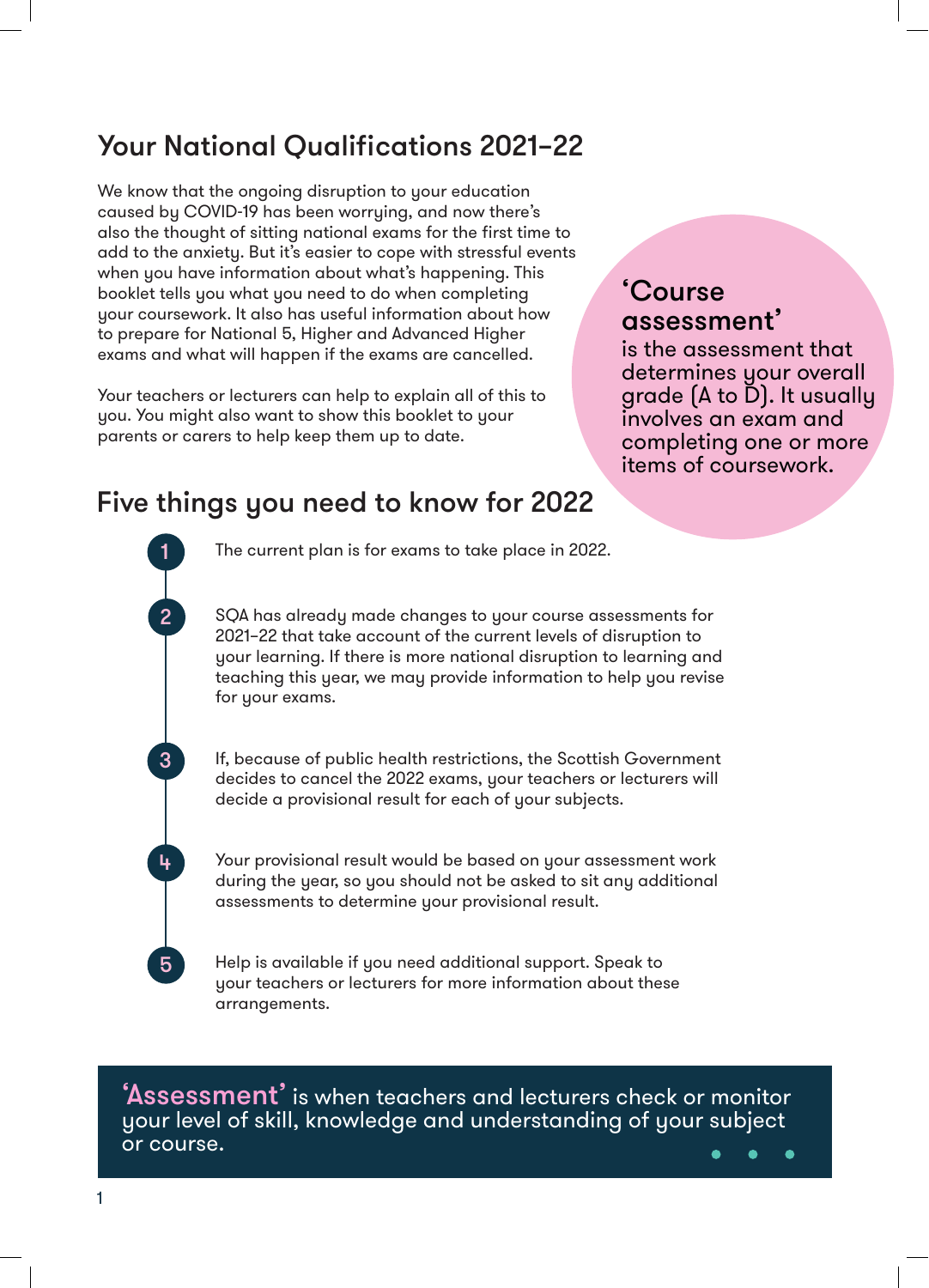# What are National Qualifications?

National Qualifications are mainly taken by learners in secondary schools, colleges and some training providers in Scotland. You will likely be studying for some of the following National Qualifications:

National 1 units and National 2 to 4 courses are assessed as 'pass' or 'fail' by your teacher or lecturer.

National 5, Higher and Advanced Higher courses have course assessments. These typically include coursework and an end of year exam marked by SQA that is graded A to D.

Skills for Work courses focus on the general skills needed for success in the workplace and are usually assessed by a range of practical activities.

Scottish Baccalaureates are available to learners in S5 and S6. They are made up of a group of Higher and Advanced Higher qualifications plus an interdisciplinary project that is graded A to D (like the exams). These qualifications enable learners to develop and show evidence of initiative, responsibility, and independent working.



# Additional support

If you need additional support either during the year or at exam time, your school, college or training provider can make arrangements to give you an equal chance to show what you know and what you can do.

If you would like to know more about these arrangements, it is important that you speak to your teacher or lecturer as soon as possible so that they can discuss the most appropriate assessment arrangements with you and ensure they are put in place. If you prefer, your parent or carer can speak to your teacher or lecturer on your behalf.

## 'Assessment arrangements'

allow learners who are disabled, and/or have additional support needs, to use different ways to complete an assessment.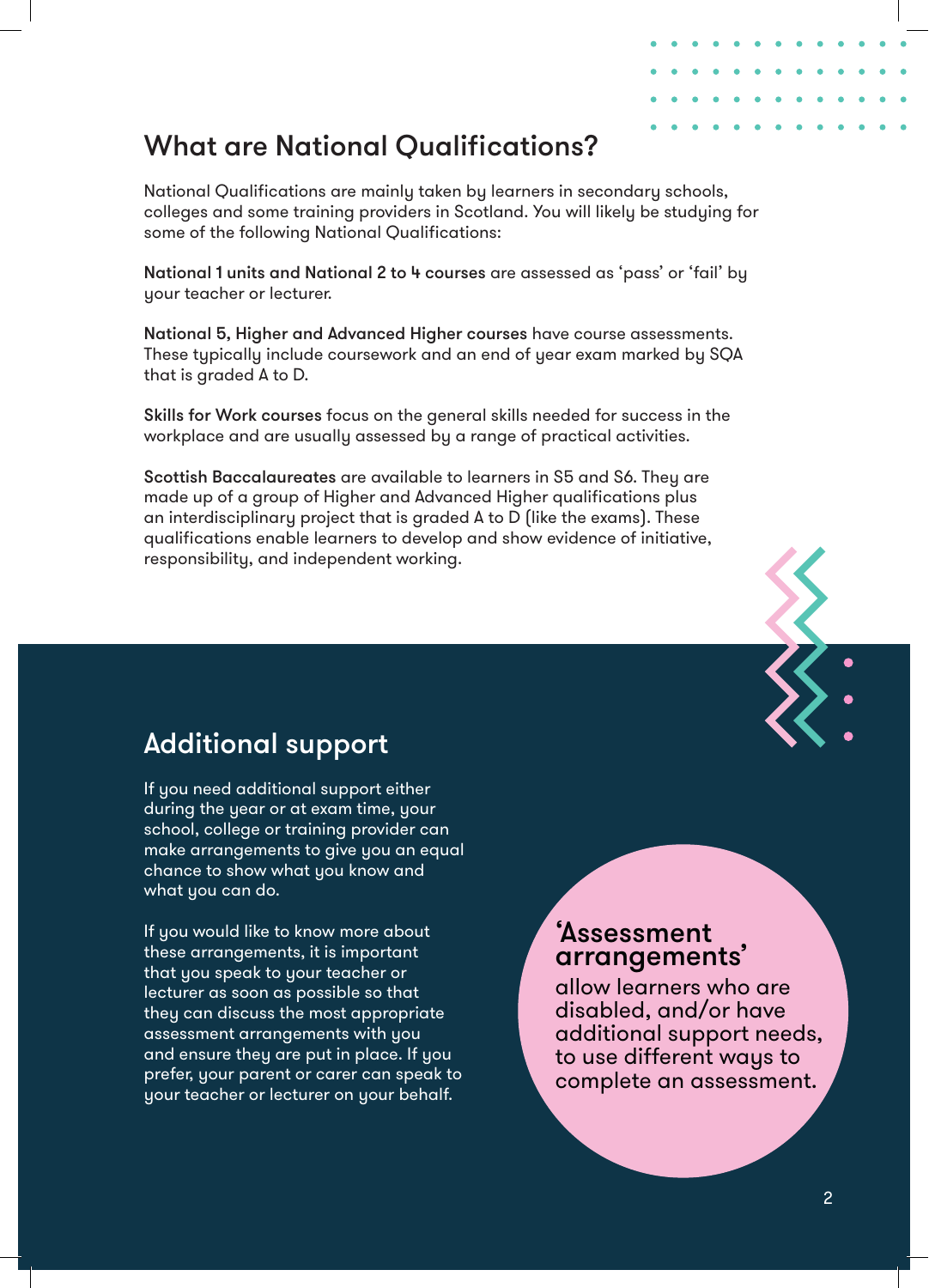# National 5, Higher and Advanced Higher exams

The Scottish Government has announced that National 5, Higher and Advanced Higher exams will take place from April to June next year, as long as it is safe to do so. For most of you, this will be a new experience after the disruption of 2020 and 2021 when exams were cancelled.

We have made changes to course assessments because of the disruption caused by the pandemic. For example, in some subjects we have removed or reduced the exam or elements of coursework. In other subjects we have removed some parts of the course. This means that you should do less assessment than in a 'normal' year so that there's more time for learning and teaching. Speak to your teacher or lecturer for more information about your subjects or visit www.sqa.org.uk/nqmodifications.

We are also looking at what we can do in case the levels of disruption increase even more than what we already have. If this were to happen, we may be able to provide additional support to help your revision and help to reduce stress in the run-up to exams.

The Scottish Government will monitor public health risks and decide whether to cancel the exams. If this does happen, teachers and lecturers will use your assessment evidence to decide provisional results. This means that your teacher will base your grade on assessments that have taken place during the session, such as prelims, practical activities, performances and class tests that best show your skills, knowledge and understanding of the course.



## 'Assessment evidence'

is made up of assessments that you have done throughout the year that best show your skills, knowledge and understanding of your course.

# 'Provisional results'

The results that your school, college or training provider will send to SQA if the exams are cancelled.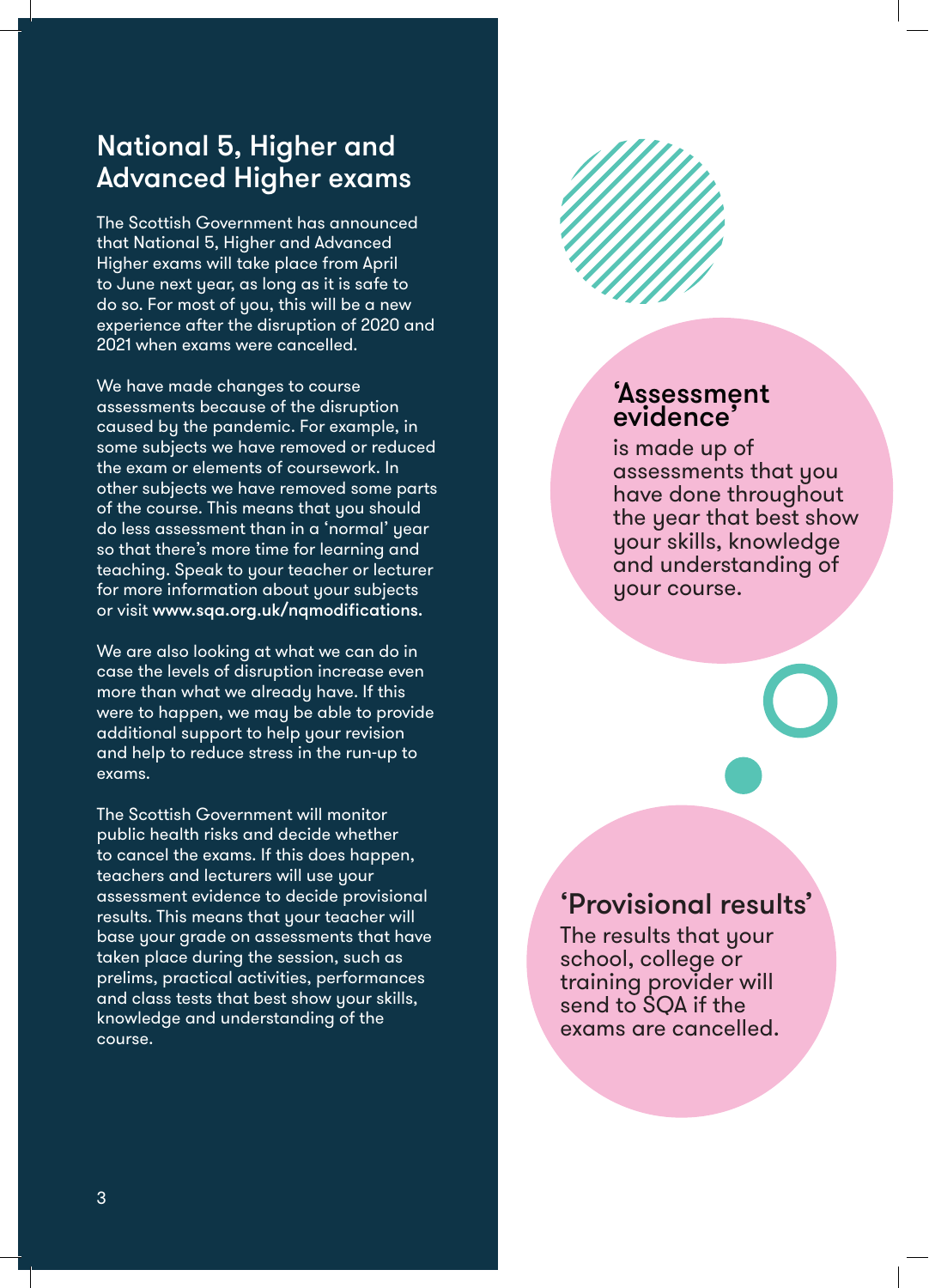

# Coursework

There are different types of coursework, including portfolios, practicals, performances, assignments and projects. The type you do will depend on the course you are studying.

Coursework gives you the chance to show that you know your subject and to gain marks that could make a difference to your final grade. Each piece of coursework will have different requirements – your teacher or lecturer will tell you about these.

There are rules and essential information you need to know about your coursework. It is important that you understand the rules because they are there to make sure that coursework assessments are fair to everyone.

If you do not understand the rules, speak to your teacher or lecturer. They can also tell you what could happen if you break the rules.

You will also find lots of useful information at www.sqa.org.uk/learners

# Doing your coursework

#### Sources

You may be able to use lots of different sources, including books, the internet and TV, to support your work. Using different sources is a great way to learn.

You can't just copy information from other sources and include it as if it were your own work. You must note down all of the material you use from other sources so that it is clear which work is not your own. Your teacher or lecturer can tell you how to do this, but here are a few pointers:

- Use 'quotation marks' around any text that has come from other sources, and clearly identify where that text comes from.
- You also need to reference any diagrams or illustrations you've used from other sources.
- Create a bibliography (a list of sources you have used) if you need one. This will go at the end of your work.

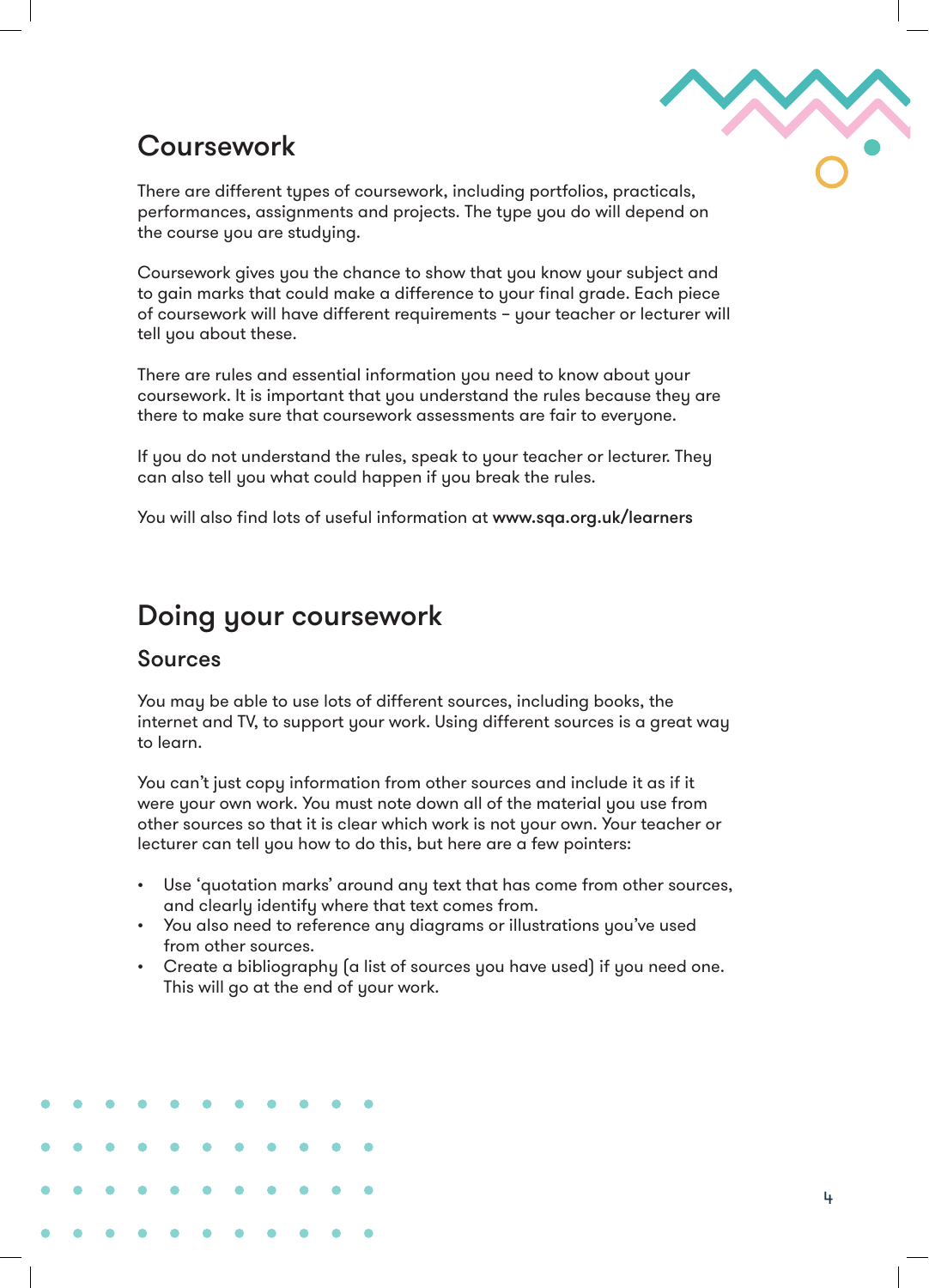

## Plagiarism

You must not pretend that other people's work is your own. Passing off other people's work and ideas as your own is called 'plagiarism' and it's cheating.

If you don't reference sources as explained above, that's also plagiarism.

It's not your own work if:

- all or some of it has been produced, or worked on, by someone else
- it has been done by someone who has produced similar coursework in the past
- it is example work that has been prepared by your teacher or lecturer, or
- you've copied it from a book, website or an essay bank without trying to put it in your own words.

#### Collusion

Working with others when you should be working alone is called 'collusion'. This applies to giving help, getting help, and sharing files, passwords and paperwork.

Everyone involved in collusion is breaking the rules – not just the person who has asked for help. If another learner (for example, someone in your class) asks you for help, you should tell them to speak to the teacher or lecturer.

If you are working as part of a group (for example, a group project), you must make sure that the written work you provide as part of the group work is your own.

If you are having difficulty with coursework, ask your teachers and lecturers for advice. No other person can be involved, at any stage, in the discussion or review of your coursework.

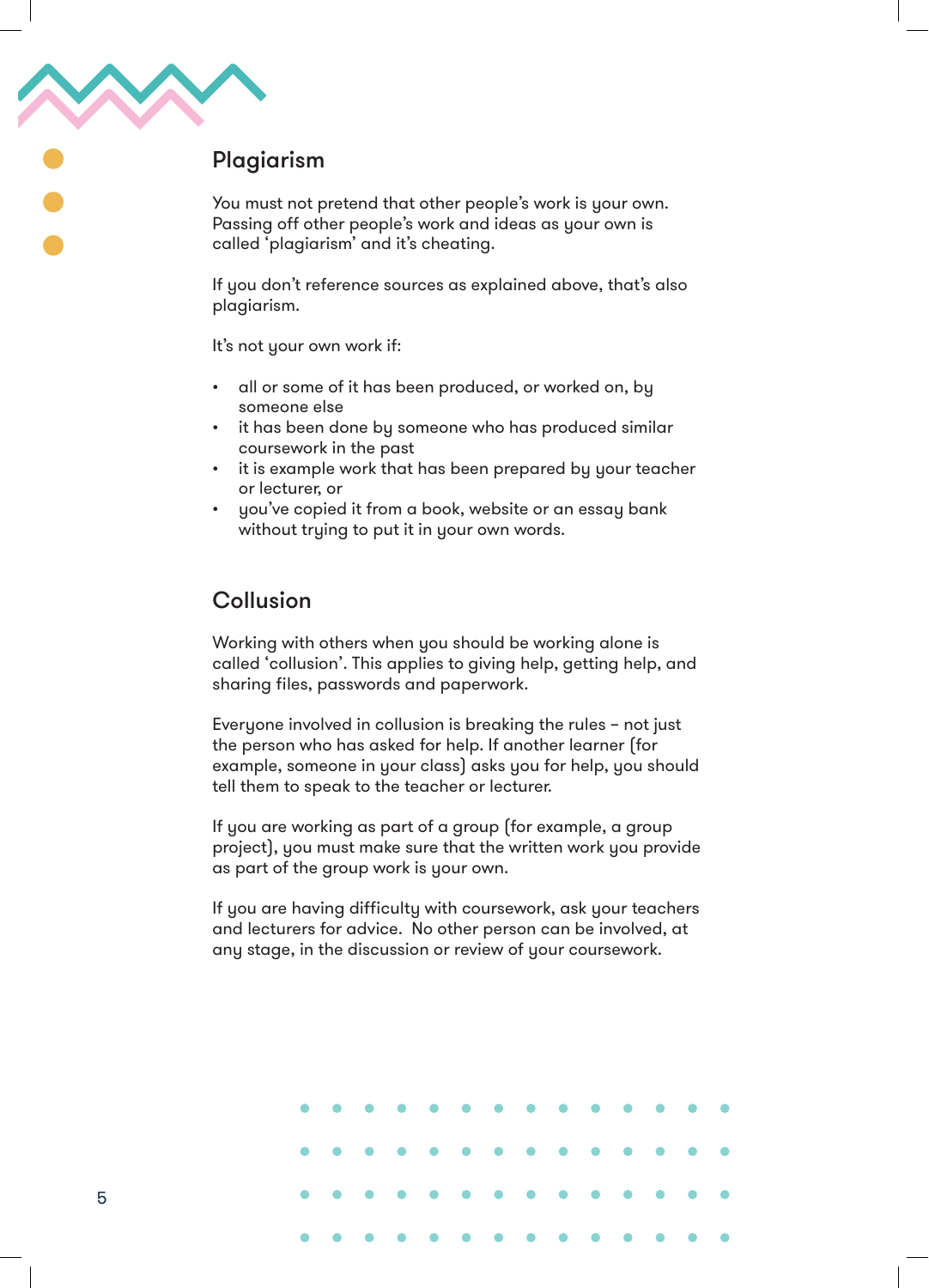## Don't risk it

Spotting plagiarism and collusion isn't difficult

- Teachers and lecturers are familiar with your work and can spot changes in your writing style and the language you use.
- Markers know their subject inside out, so they're familiar with lots of sources.
- We use software that identifies plagiarism and collusion. This software matches copied phrases and text with the sources they've been taken from.

## Language and writing

Do not include rude, abusive, offensive or discriminatory language or images in your work – if you do, markers will investigate.

Remember that written coursework must be legible. Markers will do their best to read your work, but they might not be able to award marks if your writing is too difficult to read.

## Word count

If your coursework states a minimum or maximum word count, you must stick to it because you might be penalised if you don't. See 'What if I break the rules?' on page 8 for more information.

## Resource sheets

Your teacher or lecturer will tell you if you need to use a resource sheet (also known as 'research sheets' or 'processed information sheets') as part of your coursework and will show you how to use it. If you are not sure whether you will need to use a resource sheet, speak to your teacher or lecturer.

If you need to use a resource sheet, it's really important that you know the rules on how to use it because you could lose marks if you do not use it correctly.

You must hand in your resource sheet with your coursework. If you don't, you will automatically lose 20% of the marks for your coursework.

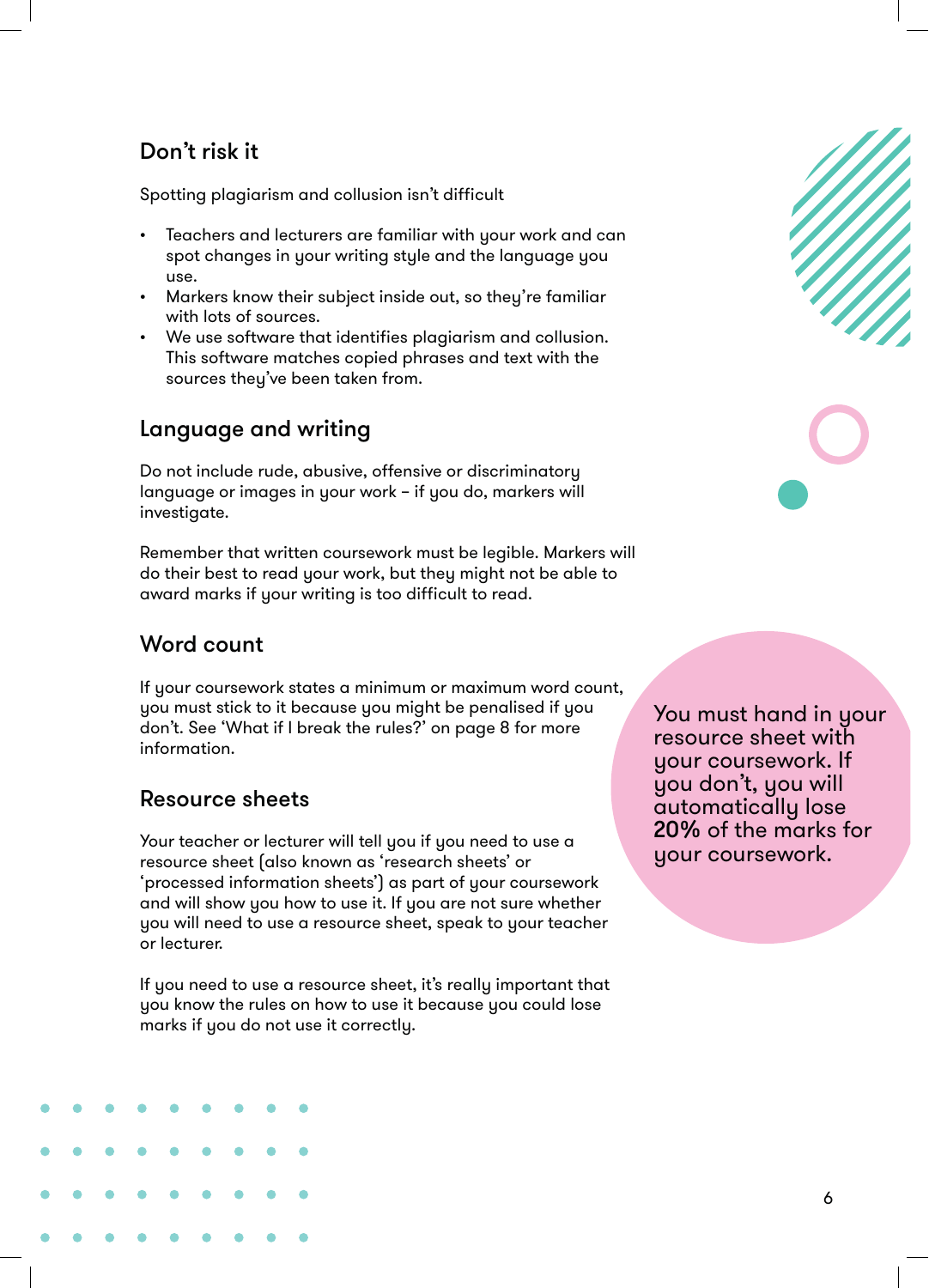# Handing in your coursework

## Check your work

Before you hand in your coursework, you must look over it and check that:

- everything is your own work, and you have properly referenced all sources of information, diagrams or illustrations you have used
- there is no rude, abusive or offensive language or images
- you have completed your coursework in line with the instructions your teacher or lecturer gave you.

#### Deadlines  $\bullet \bullet \bullet$

Your teacher or lecturer will set your coursework deadlines and it's up to you to meet these. The best way to do this is to aim to hand your work in before the deadline.

If you are struggling to meet a deadline, talk to your teacher or lecturer as early as possible to see what they can do to help.



## **Declaration**

Before your school, college or training provider sends your coursework to us for marking, they will give you a declaration to sign. It's really important that you understand the declaration. If you're unsure about anything, ask your teacher or lecturer. This is the declaration you'll need to sign:

I confirm that:

- I have read SQA's Your National Qualifications booklet and understand its contents.
- I understand that SQA may reduce or cancel my grades where I have not followed the rules specified in the Your National Qualifications booklet.
- the coursework submitted with this declaration is all my own work with all sources of information clearly identified and acknowledged.
- where I have used a resource sheet, I have submitted it along with my coursework.
- I understand that this coursework will be submitted to SQA for marking.

Note: if you plan to publish or share your work online, you must discuss this with your school or college.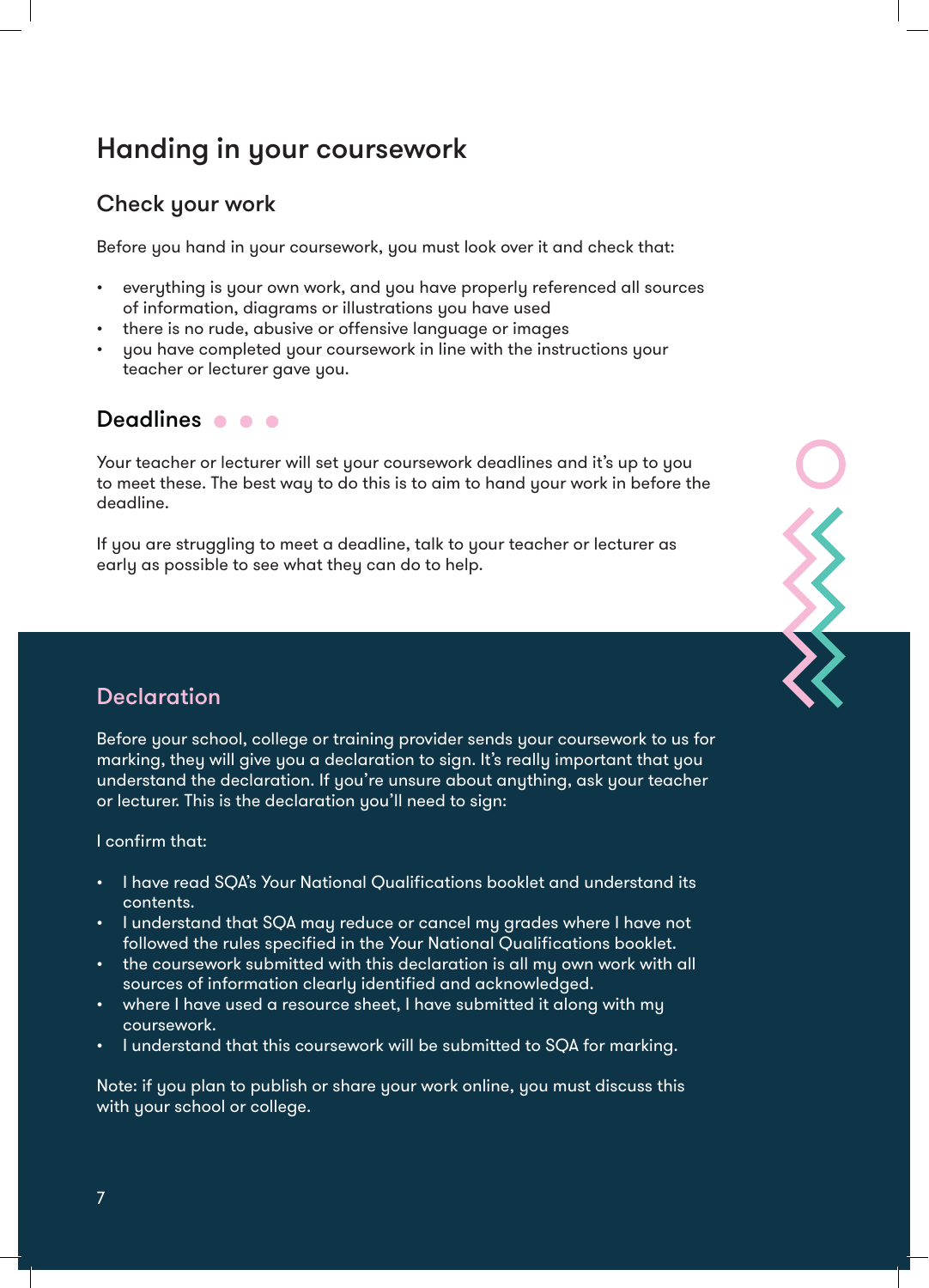

# What if I break the rules?

If an investigation finds you've broken any rules, there may be a penalty.

The range of penalties includes:

- Your marks can be reduced, or you can be awarded zero marks.
- Your qualification for that subject can be cancelled.
- All of your qualifications for the entire year can be cancelled.

#### Remember  $\bullet \bullet \bullet$



## Do

- all the work yourself
- properly reference all sources
- check your work before handing it in
- hand your work in on time
- hand in any resource sheet you have used



- copy someone else's work
- use rude, abusive or offensive words or images

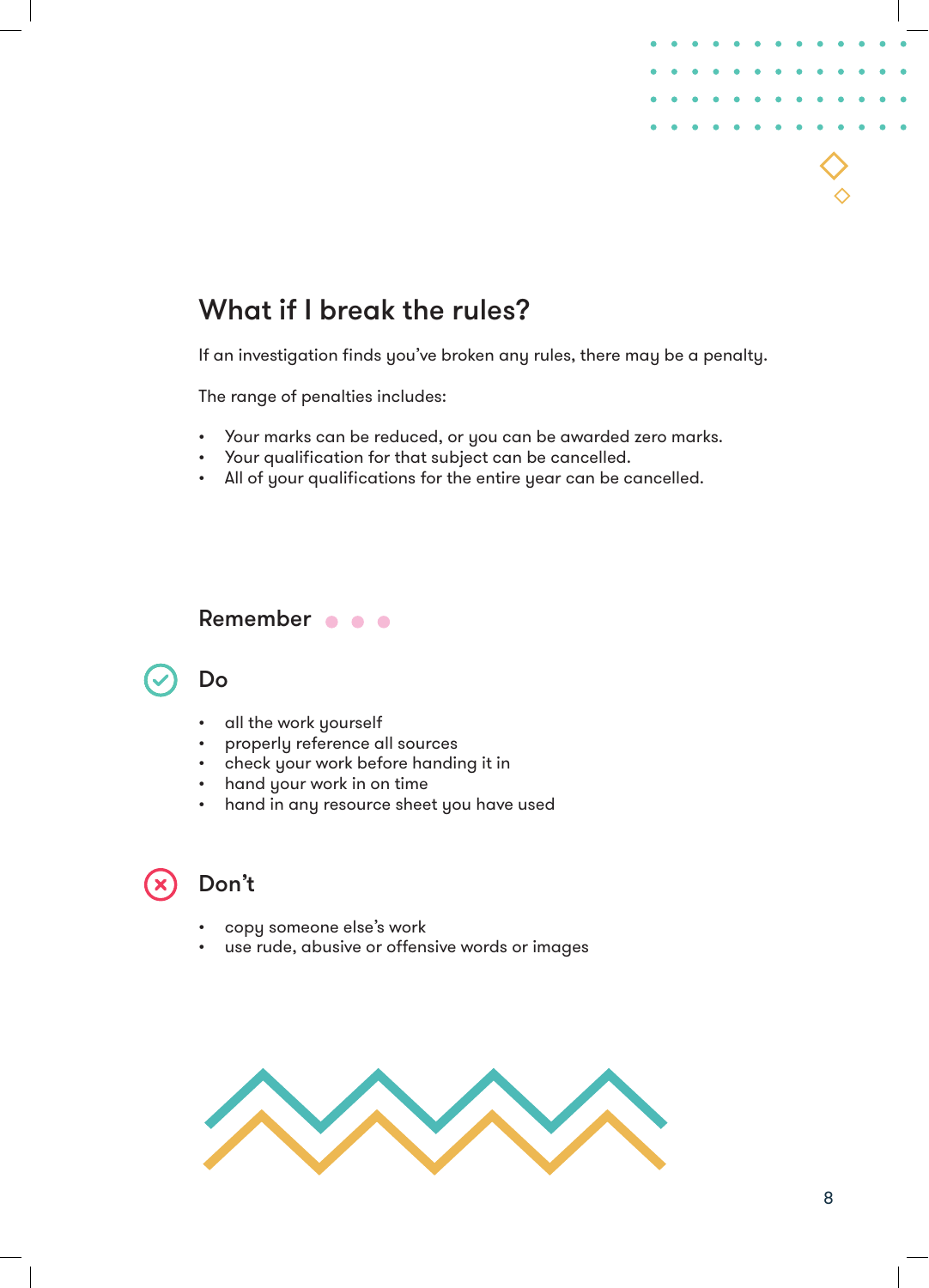# Your 2022 exams

You can see the exam timetable at www.sqa.org.uk/timetable. This shows the dates and times of your exams.

You can also download SQA's MyExams app to create and view your personal timetable, add notes, and add your personal timetable to other calendars.

> 2022 exams will take place from 26 April to 1 June.

# Questions we are often asked about exams



## What are prelims and will I do any this year?

Prelim is short for 'preliminary exam'. Most schools and colleges choose to run prelims to help learners practise for their exams, to give them feedback on their performance, and to help identify how well a learner is progressing with the course.

Your school, college or training provider will decide if and when they will run prelims this year.



#### Does SQA mark the prelims?

No, the question papers you sit during prelims are created by your school, college or training provider, and are marked by your teachers or lecturers.



#### Who will mark my coursework and exams?

SQA will mark all National 5, Higher and Advanced Higher question papers (exams) and we will also mark most of the National 5, Higher and Advanced Higher coursework. Some coursework is assessed by your teacher or lecturer and SQA then checks their marking to make sure standards are being met.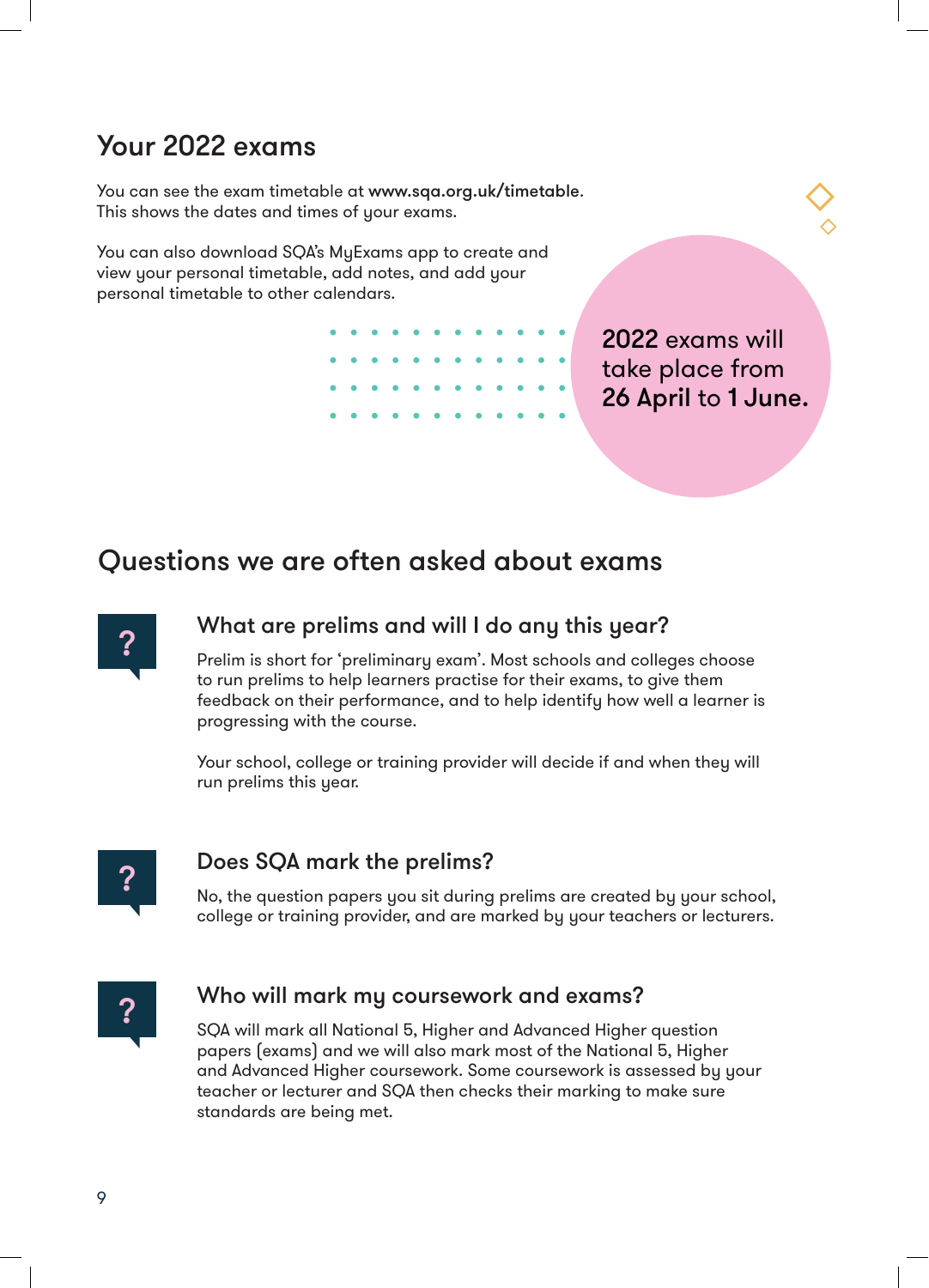

#### When will I get my results?

You will get your exam results by post on Tuesday 9 August. We will also send your results to your school, college or training provider. If you have applied to a university or college through UCAS (the University and College Admissions Service), they will also receive your results.

If you don't receive your certificate by post on results day, contact your school, college or training provider. They can tell you your results and will work with us to find out what has happened to your certificate.



#### What is MySQA?

MySQA is your direct link to SQA. It holds your qualification information and personal details and, if you're sitting exams, you can get your results sent out by email or text. Sign up at www.mysqa.org.uk.



#### I have two exams at the same time or one immediately after the other on the same day. What should I do?

The first thing to do is speak to your school, college or training provider. They will be able to look at possible alternative arrangements for you.

# More support and information

We will do our best to keep you up to date on what is happening with your qualifications. You will receive another booklet by the end of March 2022 with more information on assessment, and you can stay up to date on the latest information at:

www.sqa.org.uk/learners

#### www.sqa.org.uk/nq2022

To find out where you can get more support, including links to organisations who you can speak to if you are feeling anxious visit:

www.sqa.org.uk/learnersupport